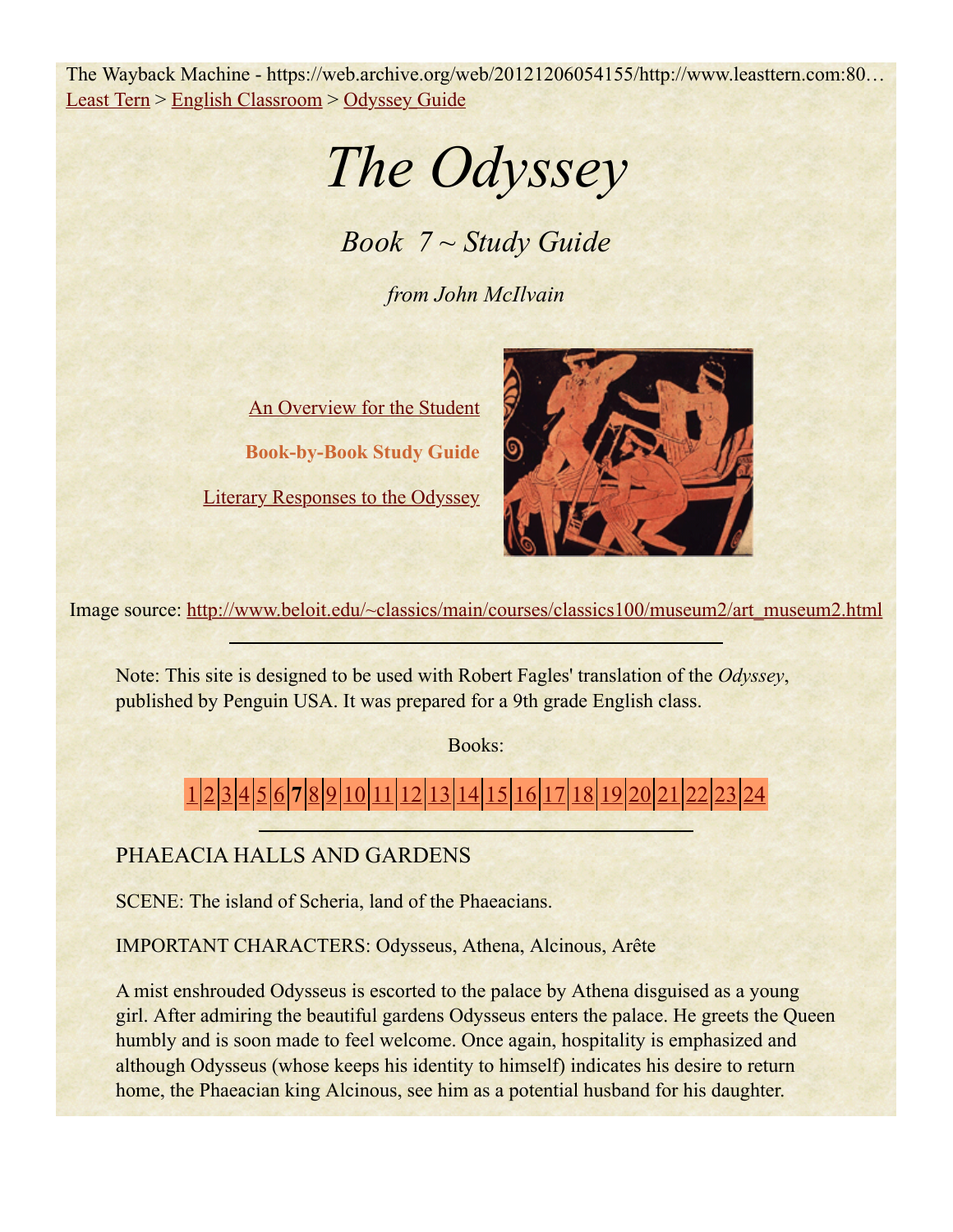#### PAY ATTENTION TO:

- How the Book begins with Odysseus praying.
- The way Odysseus enters the palace.
- Note parallels to the way Hermes acts when he reaches Ogygia and greets Calypso.
- The description of the palace and its gardens and the god-favoued status of the Phaeacians.
- How Odysseus greets Arête (as recommended by Nausicaa).
- How the nobleman (Echeneus) chides Alcinous for not being more hospitable.
- How the Phaeacians are familiar with visits from the Gods.
- How Odysseus avoids identifying himself.
- How Alcinous suggest Nausicaa should have brought him directly to the Palace?

#### EPITHETS: Who is the "man of craft?"

## QUESTIONS:

- 1. How does the palace and the way it is run compare to other palaces we have seen?
- 2. How might the impression Odysseus and we receive of Phaeacia be significant for
- 3. Odysseus' subsequent return to Ithaca?
- 4. What is the difference between the way Odysseus greets Nausicaa and the way he greets Arête?
- 5. What does this tell us about Odysseus' perception of the two women?
- 6. Why does Odysseus sit in the ashes?
- 7. What does Odysseus say when asked asks to identify who he is?
- 8. What is Arête's role in helping Odysseus on his journey?
- 9. How does Odysseus explain why Nausicaa did not bring him directly to the palace?

## QUOTATIONS TO REMEMBER:

Pallas Athena, harboring kindness for the hero, drifted a heavy mist around him, shielding him from any swaggering islander who'd cross his path, provoke him with taunts and search out who he was. Instead, as he was about to enter the welcome city, the bright eyed goddess (16)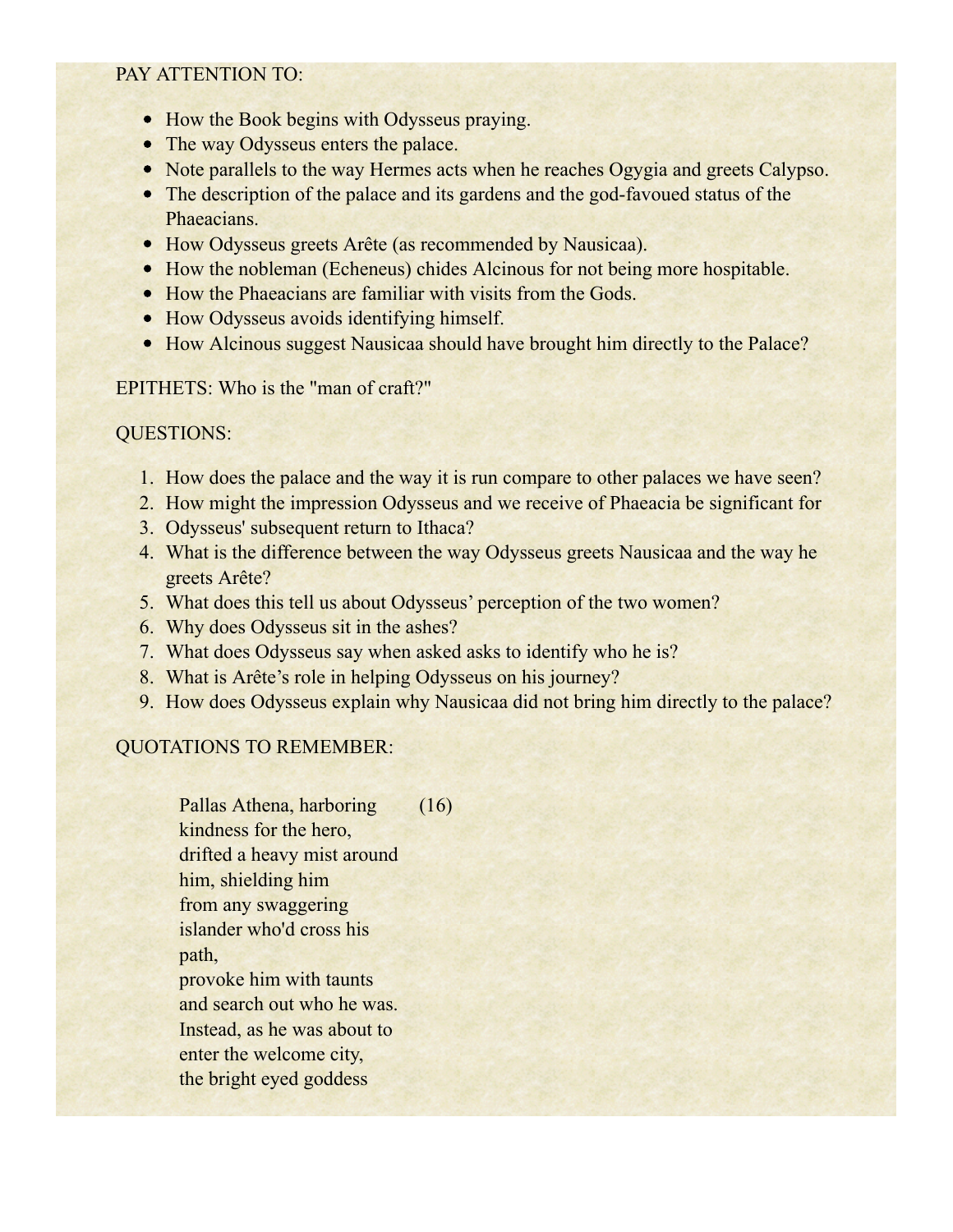herself came up to greet him there, for all the world like a young girl, holding a pitcher, standing face to face with the visitor.

A radiance strong as the moon or rising sun came flooding through the high roofed halls of generous King Alcinous. Walls plated in bronze, crowned with a circling frieze glazed as blue as lapis, ran to left and right from outer gates to the deepest court recess. Solid golden doors enclosed the palace. (98)

Outside the courtyard, fronting the high gates, a magnificent orchard stretches four acres deep with a strong fence running round it side to side. Here luxuriant trees are always in their prime, pomegranates and pears, and apples glowing red, succulent figs and olives swelling sleek and dark. And the yield of all these trees will never flag or die,  $(129)$ 

#### Such

(154)

the gifts, the glories showered down by the gods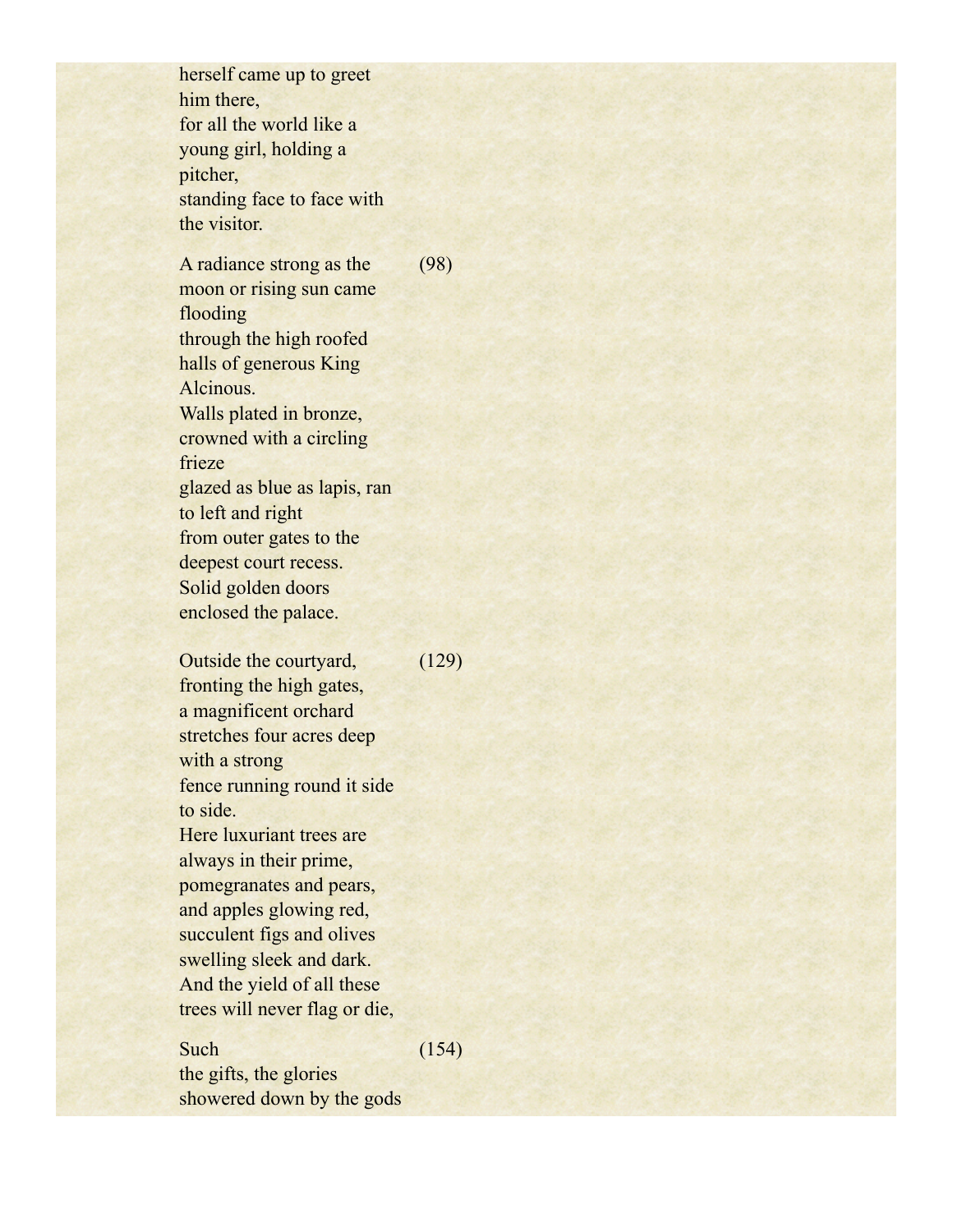on King Alcinous' realm. And then, the moment he flung his arms around Arete's knees, the godsent mist rolled back to reveal the great man. And silence seized the feasters all along the hall-

"This is no way, Alcinous. How indecent, look, our guest on the ground, in the ashes by the fire! Your people are holding back, waiting for your signal. Come, raise him up and seat the stranger now, in a silver studded chair, and tell the heralds to mix more wine for all so we can pour out cups to Zeus who loves the lightning, champion of suppliantssuppliants' rights are sacred. (189)

"Alcinous!" wary Odysseus countered, "cross that thought from your mind. I'm nothing like the immortal gods who rule the skies, either in build or breeding. I'm just a mortal man." (242) "How much I have suffered (259)

. . . Oh just let me see my lands, my serving men and the grand high roofed housethen I can die in peace."